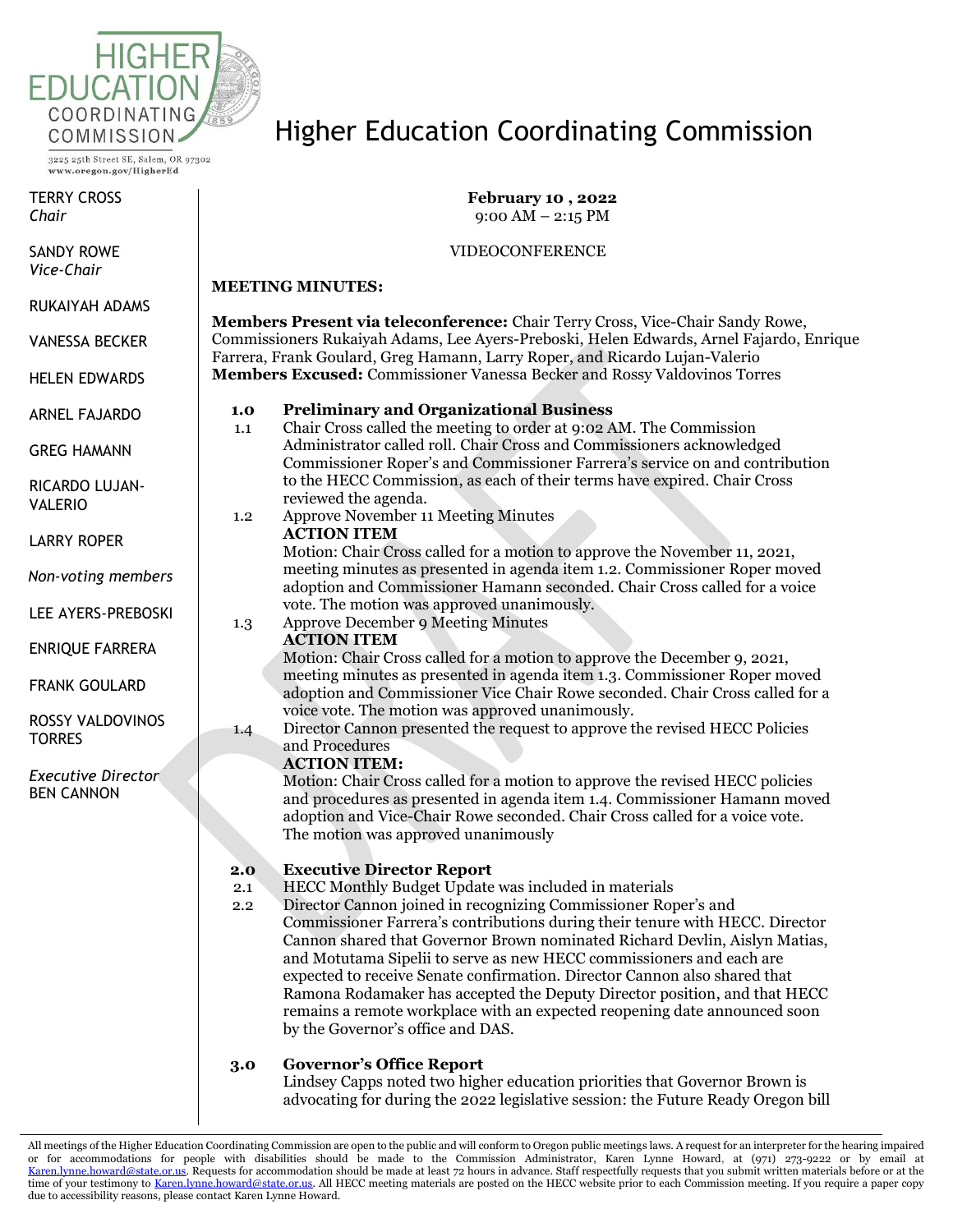

TERRY CROSS *Chair*

SANDY ROWE *Vice-Chair*

RUKAIYAH ADAMS

VANESSA BECKER

HELEN EDWARDS

ARNEL FAJARDO

GREG HAMANN

RICARDO LUJAN-VALERIO

LARRY ROPER

*Non-voting members*

LEE AYERS-PREBOSKI

ENRIQUE FARRERA

FRANK GOULARD

ROSSY VALDOVINOS **TORRES** 

*Executive Director* BEN CANNON

# Higher Education Coordinating Commission

and a proposed grant program with Oregon's nine federally recognized tribes. Both are expected to pass.

| 4.0 | <b>Invited Testimony and Discussion</b><br>Sandy Tsuneyoshi, Community Advocate                                                                                                                                                                                                                                                                                                                                                     |
|-----|-------------------------------------------------------------------------------------------------------------------------------------------------------------------------------------------------------------------------------------------------------------------------------------------------------------------------------------------------------------------------------------------------------------------------------------|
| 5.0 | <b>Public Testimony</b><br>Richard Hershman, National Association of College Stores<br>Robert Winningham, Western Oregon University<br>Mel Gregg, City of Woodburn<br>Harmoney Forbes, Santiam Hospital & Clinics<br>Anna Gonzalez, Palo Alto Networks<br>Harley Kimbel, Former Student, Cyber Security Manager<br>Fadi Labib, Former Student, Cyber Security Professional<br>Aaron Bertrand, Student<br>Kalani Montgomery, Student |
| 6.0 | <b>Community College Program Approvals</b>                                                                                                                                                                                                                                                                                                                                                                                          |
| 6.1 | <b>CONSENT ITEM:</b> Columbia Gorge Community College, Associate of Applied<br>Science in Advanced Manufacturing and Fabrication                                                                                                                                                                                                                                                                                                    |
| 6.2 | <b>CONSENT ITEM:</b> Columbia Gorge Community College, Associate of Applied<br>Science in Construction Technology                                                                                                                                                                                                                                                                                                                   |
| 6.3 | <b>CONSENT ITEM:</b> Lane Community College, Associate of Applied Science in<br><b>Aviation Unmanned Aircraft Systems</b>                                                                                                                                                                                                                                                                                                           |
| 6.4 | <b>CONSENT ITEM:</b> Lane Community College, Certificate of Completion in<br><b>Wildland Fire Management</b>                                                                                                                                                                                                                                                                                                                        |
| 6.5 | <b>CONSENT ITEM:</b> Oregon Coast Community College, Certificate of<br>Completion in Shipbuilding and Repair Level II                                                                                                                                                                                                                                                                                                               |
| 6.6 | <b>CONSENT ITEM:</b> Mt Hood Community College, Program Proposal, BAS:<br>Cybersecurity                                                                                                                                                                                                                                                                                                                                             |
| 6.7 | <b>CONSENT ITEM:</b> Chemeketa Community College: Program Proposal, BAS:<br>Management and Leadership                                                                                                                                                                                                                                                                                                                               |
|     | Motion: Chair Cross called for a motion to approve the community college                                                                                                                                                                                                                                                                                                                                                            |
|     | program approval consent items as presented in agenda items $6.1 - 6.7$ .                                                                                                                                                                                                                                                                                                                                                           |
|     | Commissioner Lujan-Valerio moved adoption and Vice Chair Rowe seconded.<br>Chair Cross called for a voice vote and the motion was approved unanimously.                                                                                                                                                                                                                                                                             |
| 7.0 | <b>University College Program Approvals</b>                                                                                                                                                                                                                                                                                                                                                                                         |
| 7.1 | <b>CONSENT ITEM:</b> Eastern Oregon University, Bachelor of Arts/Bachelor of<br>Science, Public Relations                                                                                                                                                                                                                                                                                                                           |
| 7.2 | <b>CONSENT ITEM:</b> Eastern Oregon University, Master of Public<br>Administration                                                                                                                                                                                                                                                                                                                                                  |
| 7.3 | <b>CONSENT ITEM:</b> Oregon State University, Bachelor of Arts/Bachelor of<br>Science, Contemporary Music Industry                                                                                                                                                                                                                                                                                                                  |
| 7.4 | <b>CONSENT ITEM:</b> Oregon State University, Master of Arts/Master of Science,<br>Communication                                                                                                                                                                                                                                                                                                                                    |
| 7.5 | <b>CONSENT ITEM:</b> Western Oregon University, Bachelor of Arts/Bachelor of<br>Arts and Science, Data Analytics                                                                                                                                                                                                                                                                                                                    |
|     | Motion: Chair Cross called for a motion to approve the university program<br>approval consent items as presented in agenda items $7.1 - 7.5$ . Vice-Chair Rowe<br>moved adoption and Commissioner Hamann seconded. Chair Cross called for a<br>voice vote and the motion was approved unanimously.                                                                                                                                  |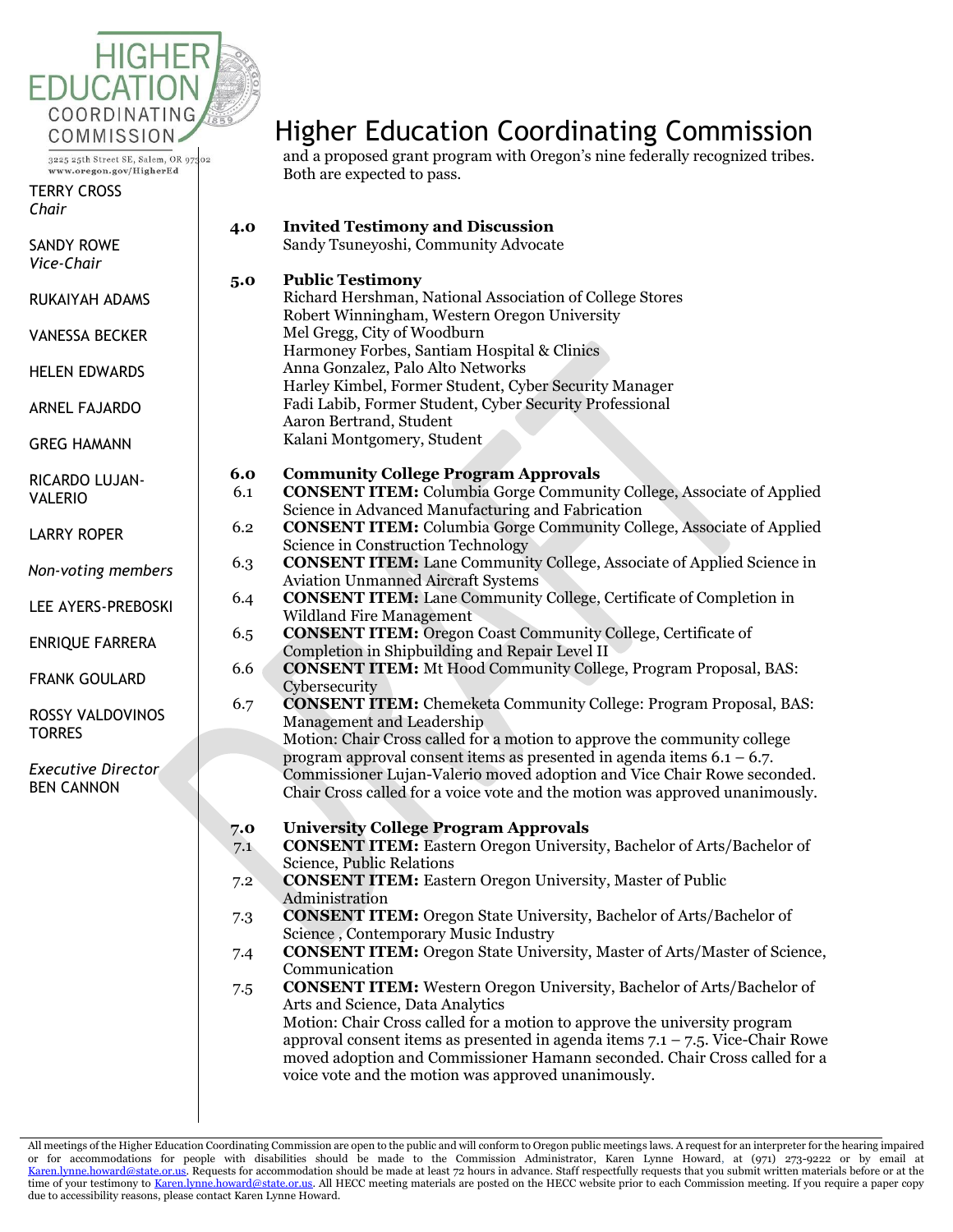

TERRY CROSS *Chair*

SANDY ROWE *Vice-Chair*

RUKAIYAH ADAMS

VANESSA BECKER

HELEN EDWARDS

ARNEL FAJARDO

GREG HAMANN

RICARDO LUJAN-VALERIO

LARRY ROPER

*Non-voting members*

LEE AYERS-PREBOSKI

ENRIQUE FARRERA

FRANK GOULARD

ROSSY VALDOVINOS **TORRES** 

*Executive Director* BEN CANNON

# Higher Education Coordinating Commission

# **8.0 Legislative Issues**

- 8.1 Kyle Thomas provided a legislative update including: the February 2022 legislative session underway, HECC and Governor's Office supported legislation, and the Task Force on Student Success for Underrepresented Students in Higher Education as presented in agenda item 8.1.
- 8.2 Julia Steinberger presented Governor Brown's workforce package Future Ready Oregon – which proposes a \$200 million investment that advances Oregon's economic competitiveness and ensures equitable opportunities for a diverse workforce as presented in agenda item 8.2.

# **Leadership and Strategy**

9.1 HECC DEI Council Report At the November 2021 Commission meeting, the new HECC Equity Lens was presented and commissioners expressed interest in how Oregon public institutions are operationalizing DEI, particularly as it relates to the HECC's Strategic Roadmap. The panel included HECC Equity Advisory Committee members Yvette Alex-Assensoh, Vivi Caleffi-Prichard, Toya Cooper, Ame Lambert, and Marco Vasquez, who shared work underway at their institutions as presented in agenda item 9.1a.

# **Strategic Implementation**

## **10.0 Strategic Activity One: Reporting**

10.1 Jim Pinkard and Veronica Dujon presented public university evaluations for EOU, OIT, SOU, WOU (ORS 352.061)

## **ACTION ITEM:**

Motion: Chair Cross called for a motion to approve the public university evaluations for EOU, OIT, SOU, WOU as presented in agenda items 10.1-10.1i. . Commissioner Hamann moved adoption and Vice-Chair Rowe seconded. Chair Cross called for a voice vote. The motion was approved unanimously**.**

## **11.0 Strategic Activity Three: Pathways**

11.1 Kia Sorensen and Commissioner Roper presented the Transfer Council Report (SB 233, 2021)

# **ACTION ITEM**

Motion: Chair Cross called for a motion to approve the Transfer Council Report (SB 233, 2021) as presented in agenda item 11.1-11.1b. Commissioner Hamann moved adoption and Vice-Chair Rowe seconded. Chair Cross called for a voice vote. The motion was approved unanimously**.**

## **Other Business**

# **13.0 Oregon Administrative Rules**

13.1 Kyle Thomas presented the request to approve adoption of OAR 715-012-0105 excluding certain course materials from course registration window notice requirements. **ACTION ITEM:** 

## Motion: Chair Cross called for a motion to approve adoption of 715-012-0105 excluding certain course materials from course registration window notice requirements as presented in agenda item 13.1. Commissioner Lujan-Valerio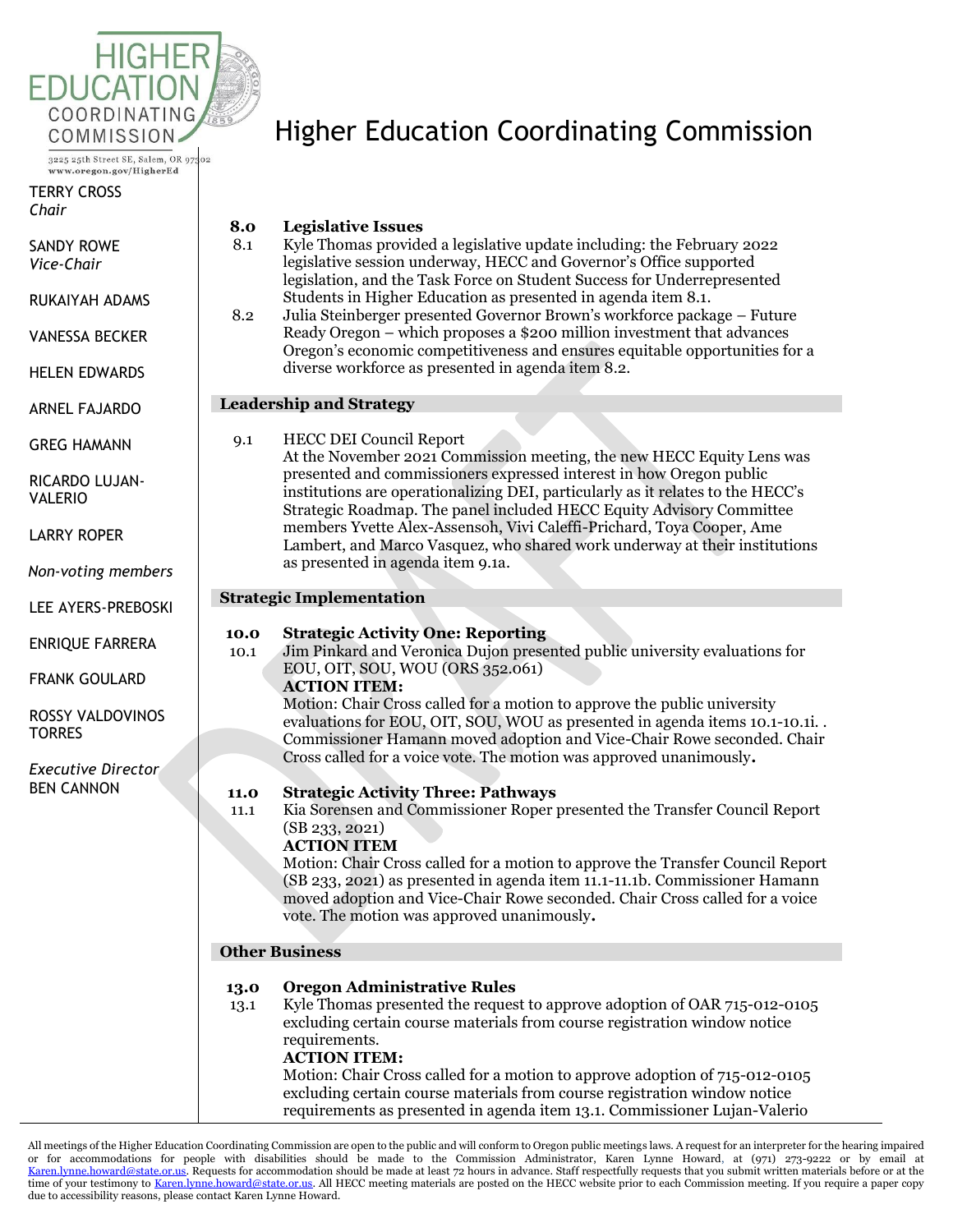

TERRY CROSS *Chair*

SANDY ROWE *Vice-Chair*

RUKAIYAH ADAMS

VANESSA BECKER

HELEN EDWARDS

ARNEL FAJARDO

GREG HAMANN

RICARDO LUJAN-VALERIO

LARRY ROPER

*Non-voting members*

LEE AYERS-PREBOSKI

ENRIQUE FARRERA

FRANK GOULARD

ROSSY VALDOVINOS **TORRES** 

*Executive Director* BEN CANNON

# Higher Education Coordinating Commission

moved adoption and Commissioner Hamann seconded. Chair Cross called for a voice vote. The motion was approved unanimously.

**13.0 Chair Cross adjourned the meeting at 2:25.**

| <b>Materials</b>                                                                                                   |
|--------------------------------------------------------------------------------------------------------------------|
| 0.0 Agenda                                                                                                         |
| 1.3 ACTION ITEM: November 11 Meeting Minutes                                                                       |
| 1.4 ACTION ITEM: December 9 Meeting Minutes                                                                        |
| 1.5 ACTION ITEM: Revised HECC Policies and Procedures Staff Summary and                                            |
| <b>Proposed Revisions</b>                                                                                          |
| 2.1 HECC Monthly Budget Update                                                                                     |
| 4.0 Invited Testimony and Discussion: Sandy Tsuneyoshi, Pacific Islanders in                                       |
| <b>Oregon Data</b>                                                                                                 |
| 4.0a Invited Testimony and Discussion: Sandy Tsuneyoshi, Vita                                                      |
| 6.1 CONSENT ITEM: Columbia Gorge Community College, Associate of Applied                                           |
| Science in Advanced Manufacturing and Fabrication                                                                  |
| 6.2 CONSENT ITEM: Columbia Gorge Community College, Associate of                                                   |
| <b>Applied Science in Construction Technology</b>                                                                  |
| 6.3 CONSENT ITEM: Lane Community College, Associate of Applied Science in                                          |
| <b>Aviation Unmanned Aircraft Systems</b>                                                                          |
| 6.4 CONSENT ITEM: Lane Community College, Certificate of Completion in                                             |
| <b>Wildland Fire Management</b>                                                                                    |
| 6.5 CONSENT ITEM: Oregon Coast Community College, Certificate of                                                   |
| Completion in Shipbuilding and Repair Level II                                                                     |
| 6.6 CONSENT ITEM: Mt Hood Community College, Program Proposal,                                                     |
| <b>Bachelor of Science: Cybersecurity</b>                                                                          |
| 6.7 CONSENT ITEM: Chemeketa Community College: Program Proposal,                                                   |
| <b>Bachelor of Science: Management and Leadership</b>                                                              |
| 7.1 CONSENT ITEM: Eastern Oregon University, Bachelor of Arts/Bachelor of                                          |
| <b>Science, Public Relations</b>                                                                                   |
| 7.2 CONSENT ITEM: Eastern Oregon University, Master of Public                                                      |
| <b>Administration</b>                                                                                              |
| 7.3 CONSENT ITEM: Oregon State University, Bachelor of Arts/Bachelor of                                            |
| <b>Science, Contemporary Music Industry</b><br>7.4 CONSENT ITEM: Oregon State University, Master of Arts/Master of |
| <b>Science, Communication</b>                                                                                      |
| 7.5 CONSENT ITEM: Western Oregon University, Bachelor of Arts/Bachelor of                                          |
| <b>Arts and Science, Data Analytics</b>                                                                            |
| 8.1 Legislative Update                                                                                             |
| 8.2 Future Ready Oregon 2022 Staff Summary                                                                         |
| 8.2a Future Ready Oregon 2022 presentation - updated                                                               |
| 9.1 HECC DEI Council Report Staff Summary                                                                          |
| 9.1a HECC DEI Council Report                                                                                       |
| 10.1 ACTION ITEM: Public University Evaluations: EOU, OIT, SOU, WOU Staff                                          |
| <b>Summary</b>                                                                                                     |
| 10.1a ACTION ITEM: Public University Evaluations: Financial Condition                                              |
| <b>Analysis presentation</b>                                                                                       |
| 10.1b ACTION ITEM: Public University Evaluations: EOU Evaluation Summary                                           |
| 10.1c ACTION ITEM: Public University Evaluations: OIT Evaluation Summary                                           |
| 10.1d ACTION ITEM: Public University Evaluations: SOU Evaluation Summary                                           |
| 10.1e ACTION ITEM: Public University Evaluations: WOU Evaluation Summary                                           |
| 10.1f ACTION ITEM: Public University Evaluations: EOU full evaluation 2021                                         |